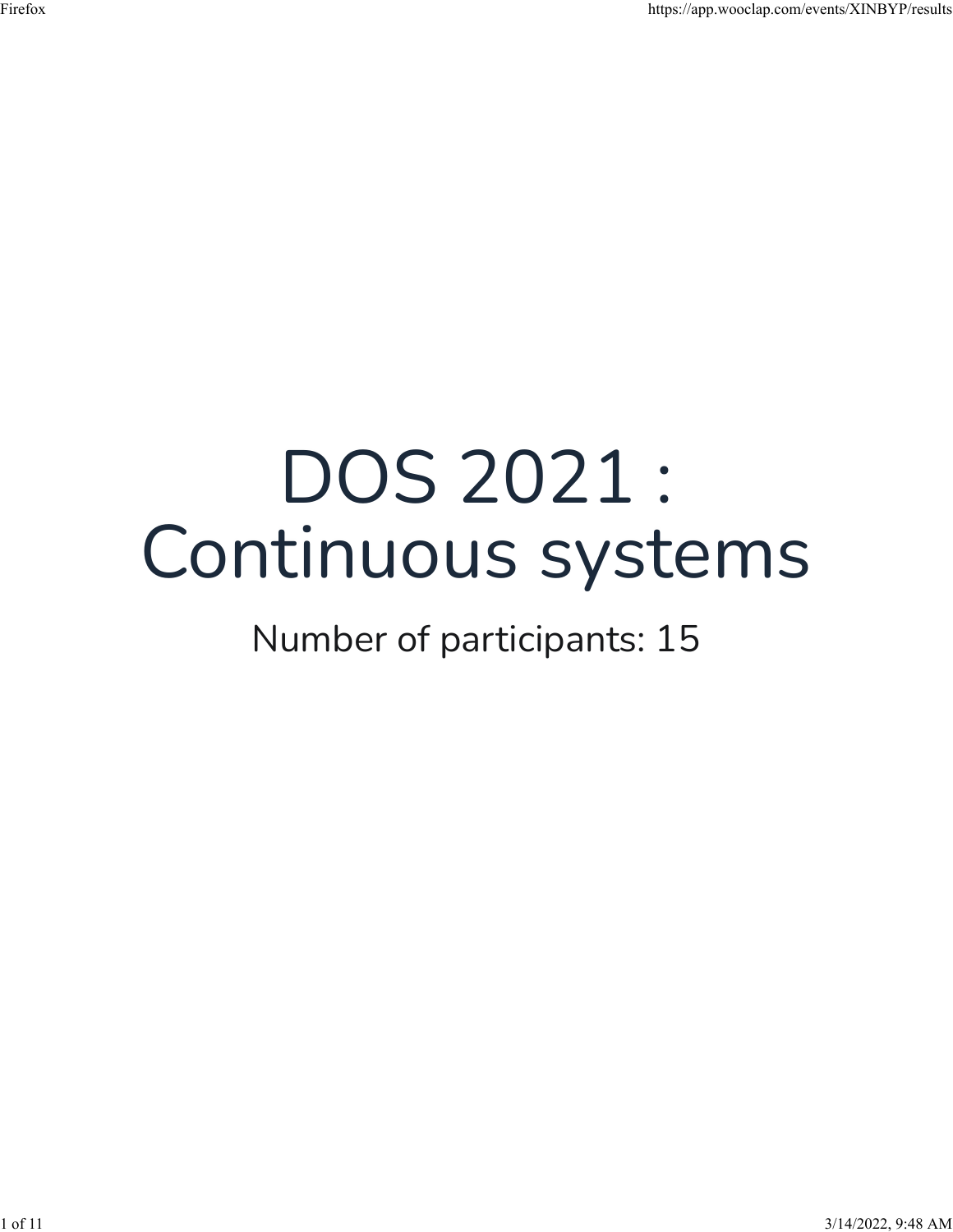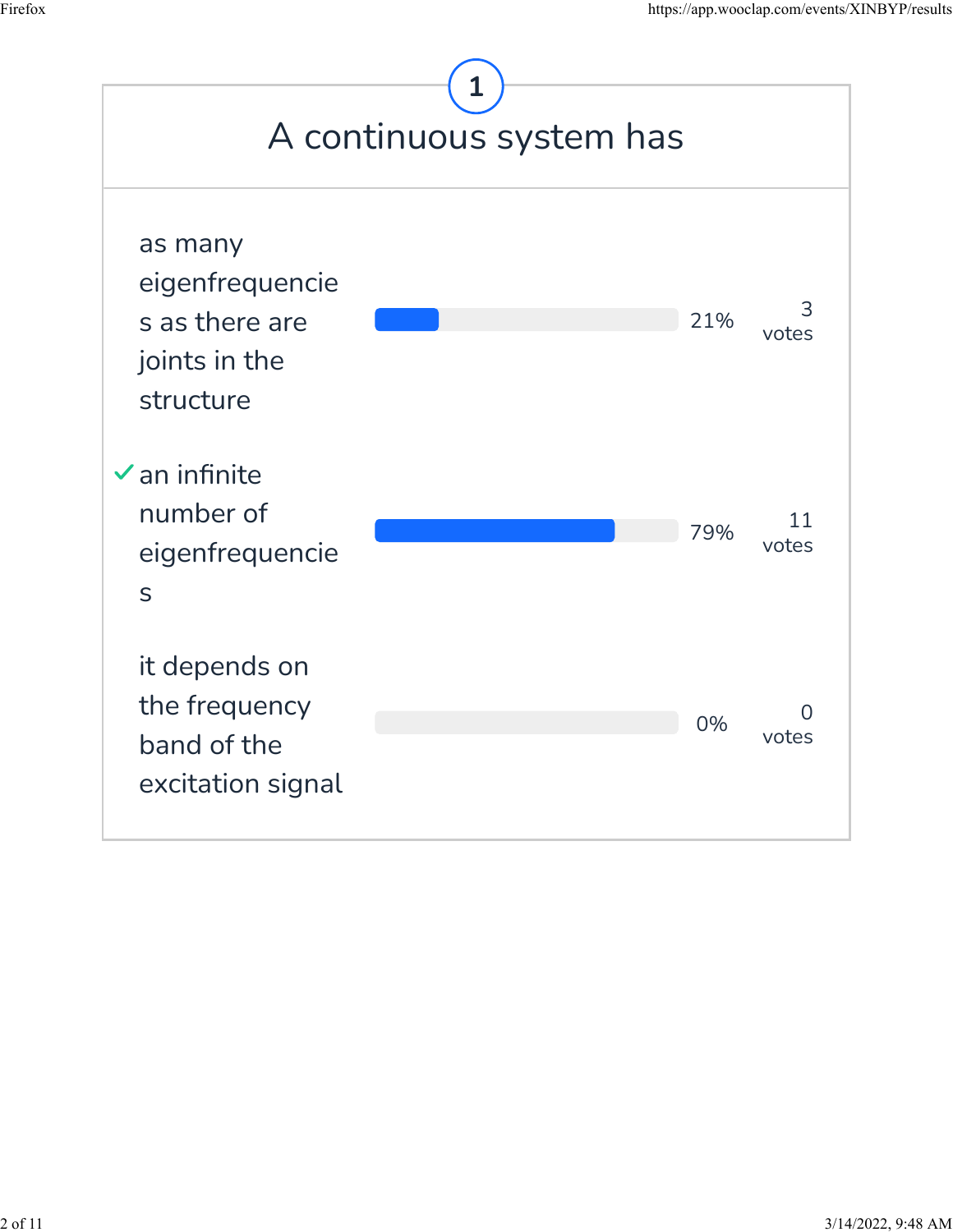

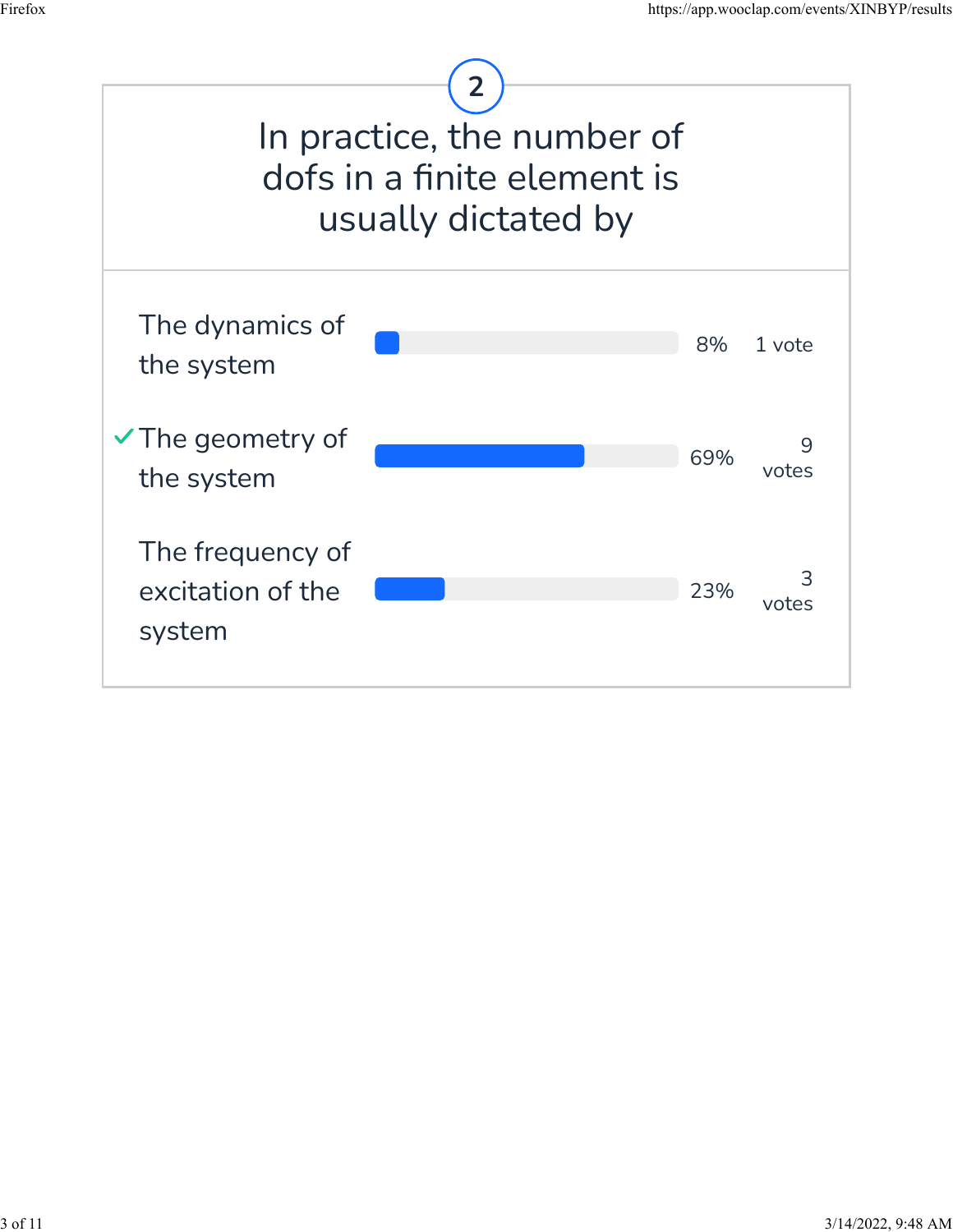

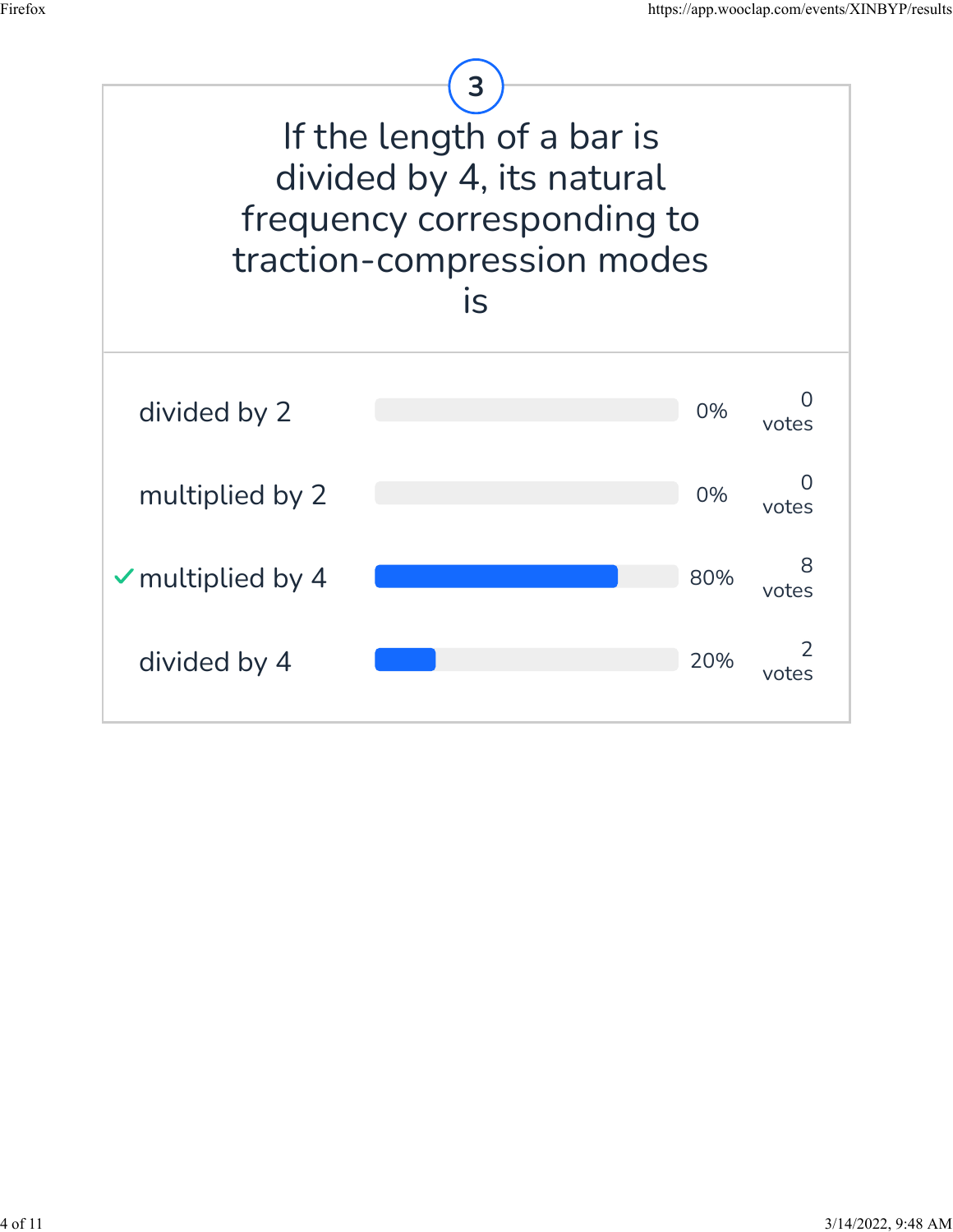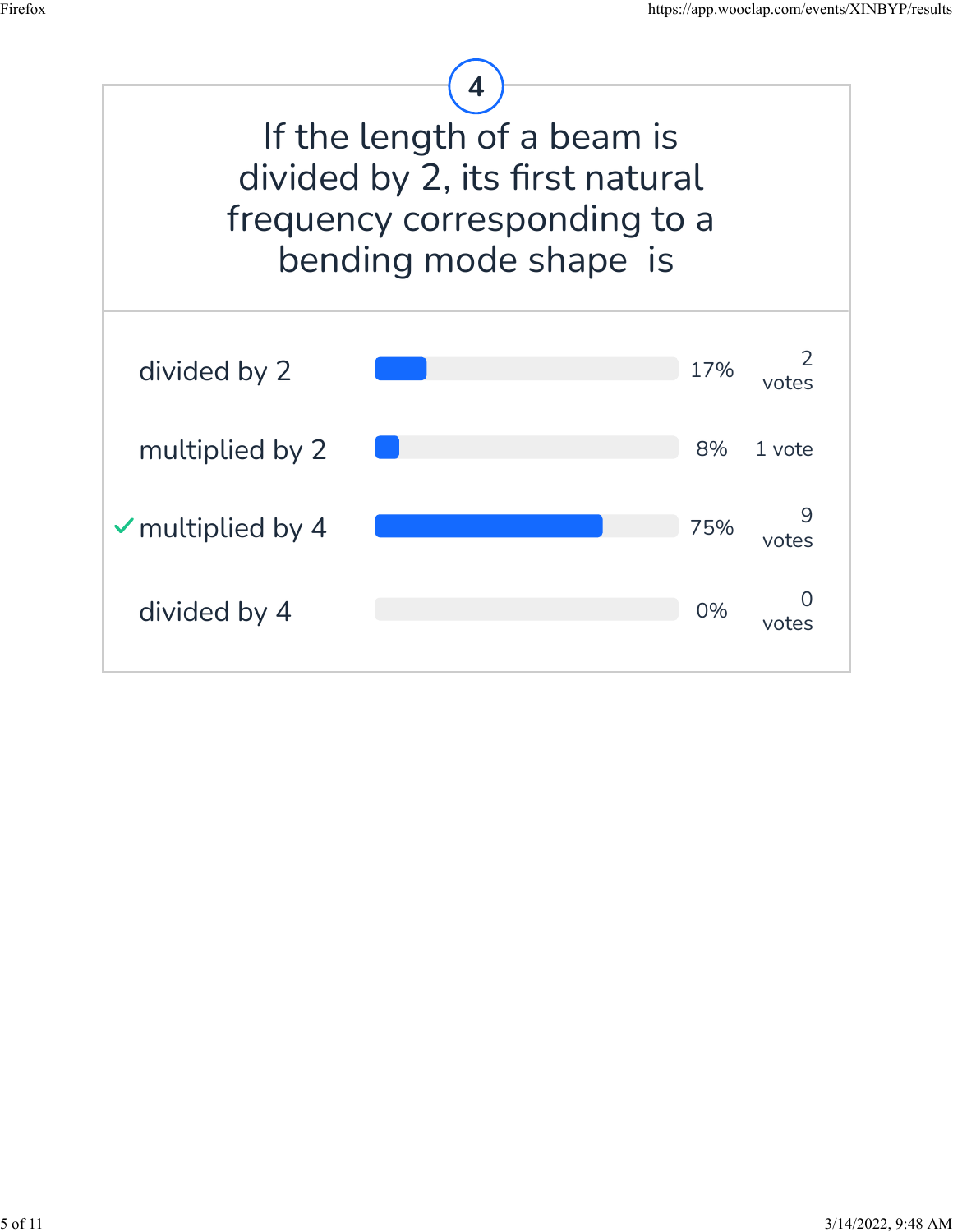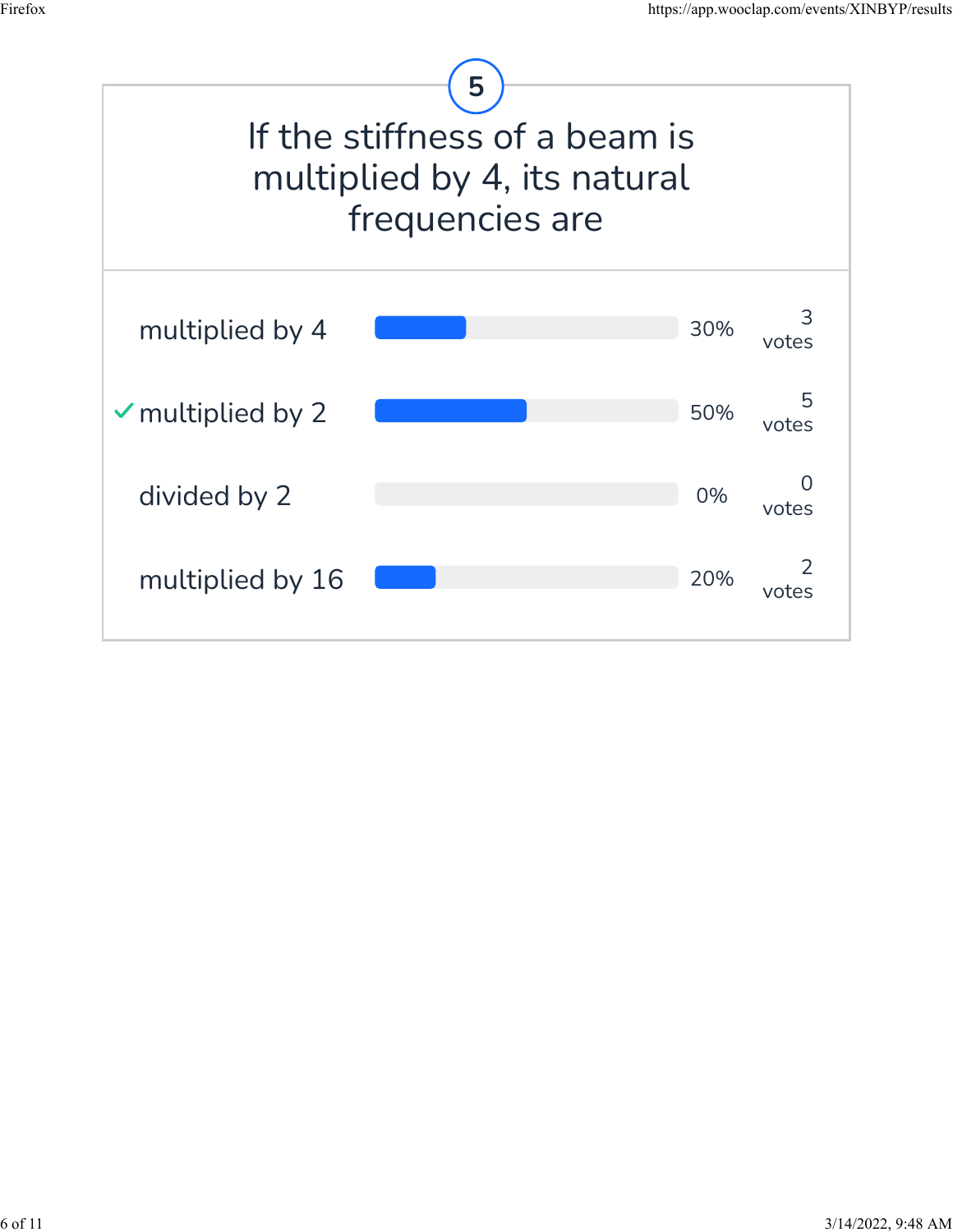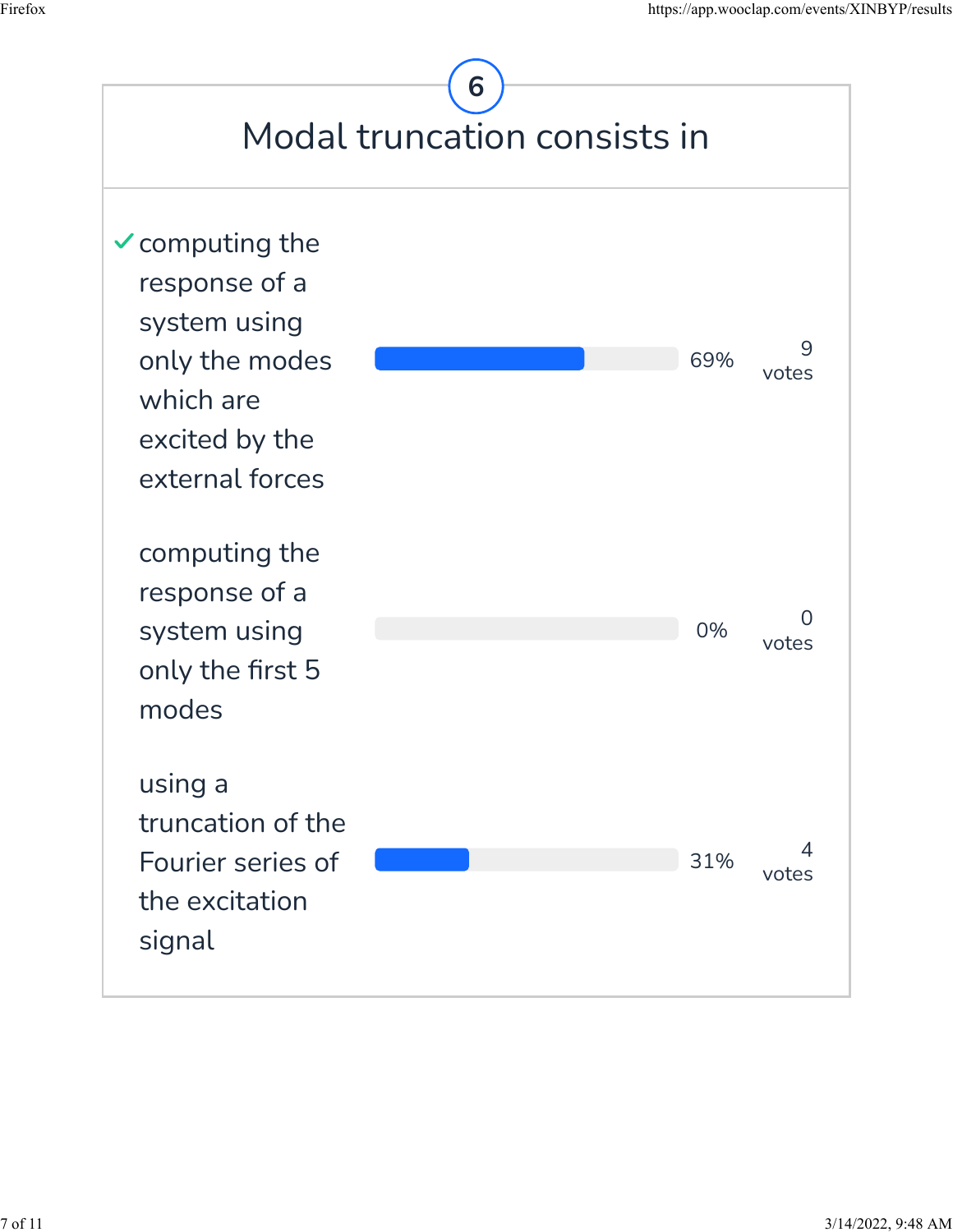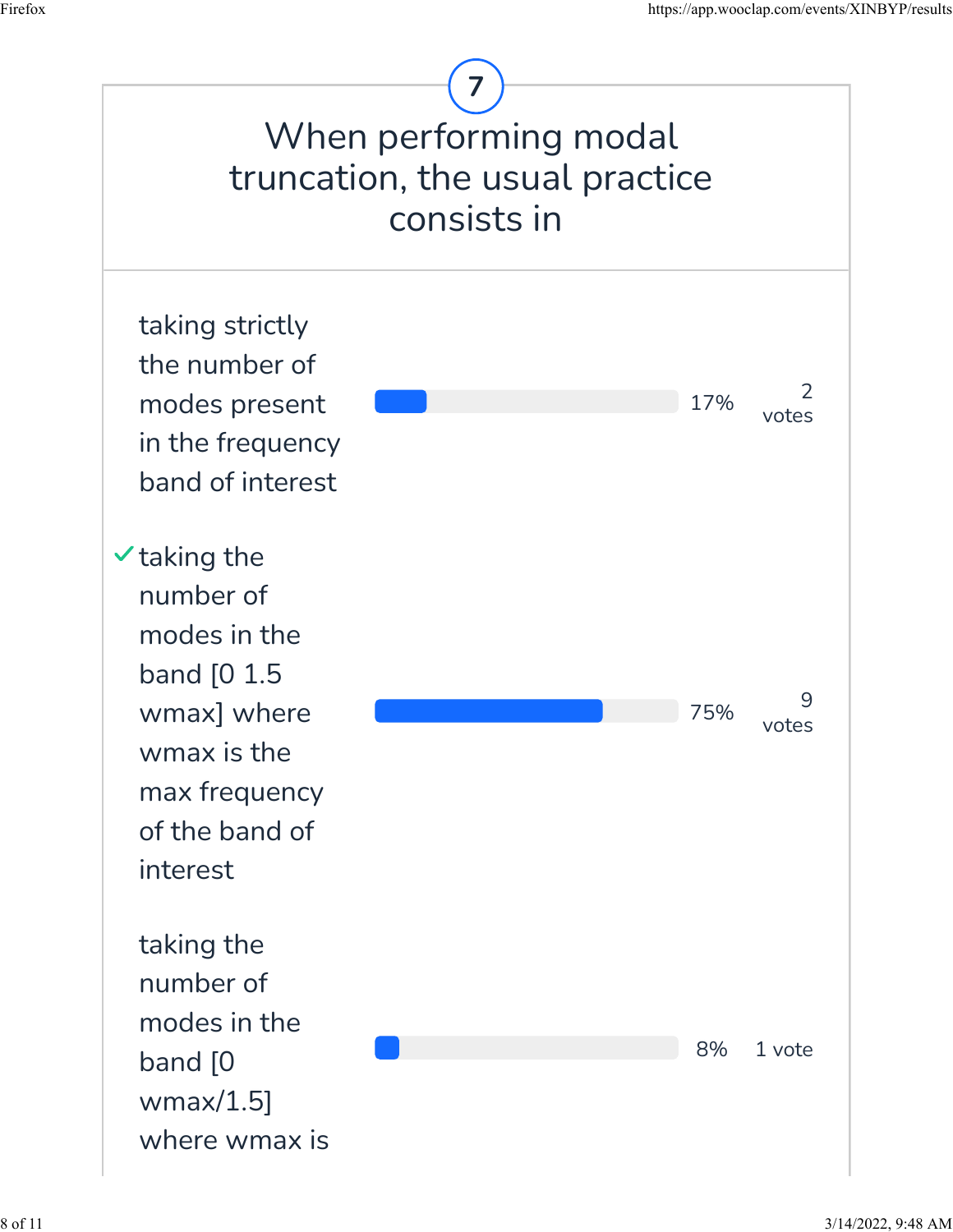the max frequency of the band of interest